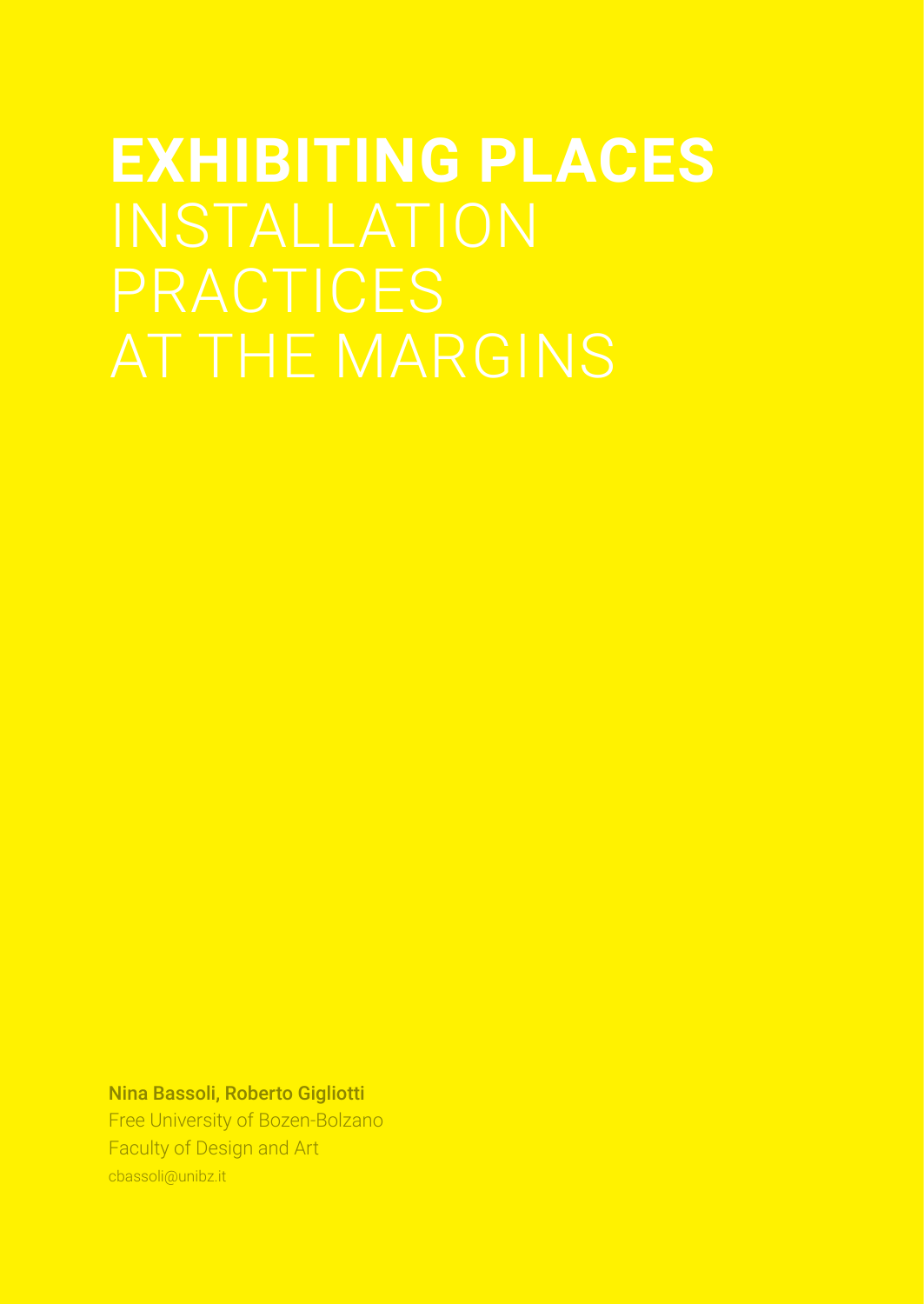# ESSAY 86/05

EPHEMERAL ARCHITECTURE EXHIBITIONS INSTALLATIONS IMAGERY PROVINCES

The paper illustrates how the experiments by some emerging architectural practices, adopting the tools of temporary setup, often not far from installation or exhibition design, claim a deeper sense of architecture, and identify marginal areas –distant from the centres of our cities as widely accredited attractive areas for tourism or leisure– as valuable reservoirs of resources. redefining their established patterns. Their interventions create an intermediate space, which instead of obsessively opposing centre and periphery, urban and rural, modernity and tradition, global and local, is able to instil a deviation, staging new images and opening up to a new imagery. In the ephemeral character of the presented projects lays

one of their more powerful strengths. They concentrate an enormous amount of energy in a certain place at a certain moment and this phenomenon has a big transformative potential. In this context, performances, installations and exhibitions can be understood as activist's tools making the appropriation of marginal areas as well as devices capable of strengthening community interactions. This paper is part of a broader analysis connected to a research project that starts from the assumption that architectural exhibitions today should be recognised as a mean oriented not only towards the documentation and presentation of architecture, but as a proper instrument for the production of architectural experiments.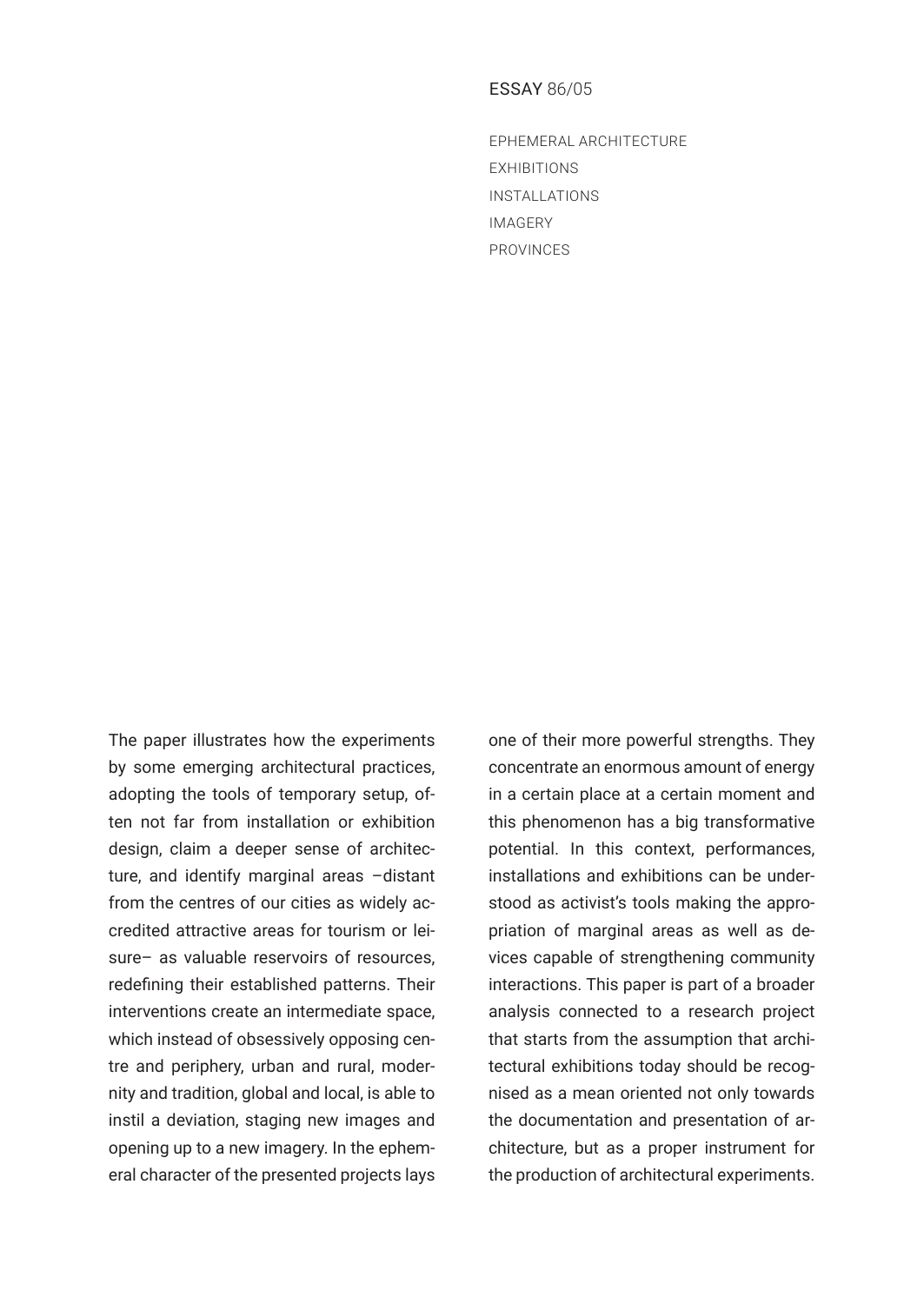The time seems to have come to 'turn the telescope' with which the environmental phenomenon has been observed so far. Up to now (starting from the last three centuries; it was different before) the optics have been focused towards the city –as a set of artefacts and circulation systems– the background, consisting of the countryside, the landscape, the natural environment, has continued be observed in passing. Only recently, the observation of the background has become more attentive, but it remained a background and therefore blurred and of little insignificant. Now, driven by the consequences of modes of transformation that are antagonistic to the basic interests of the human beings and any living species, it becomes necessary to establish that 'the environment is everything' and that territory, landscape, countryside, urban peripheries, cities, historic town centres, buildings, squares etc. are individual cases of the environmental universe. (De Carlo, 1991, p. 152)<sup>1</sup>

What do we mean, as architects, by periphery? And what do we mean by countryside? As stated in the call/manifesto for this issue, for a long time we have dismissed those places measuring 'their value only in relation to the city': an approach that, ironically, could be summed up as a *hic sunt leones* attitude. Nevertheless, during the last few years, a renewed awareness by the side of architects and urban planners in territories 'beyond the city' emerges, an interest that testifies their relevance also as far as it concerns the cultural production located within urban contexts.

Starting from the assumption that architectural exhibitions are today widely recognised as tools not only for documenting and presenting architecture, but a thing in themselves (Szacka, 2019) and a proper instrument for the production of architectural experiments (Colomina, 2008), we want to address the issues examined in this paper starting from examples that belong to the exhibitionary complex (Bennett, 1988) of architecture. Exhibitions and temporary installations respond to changes in current phenomena with more reactivity and promptness than architecture itself,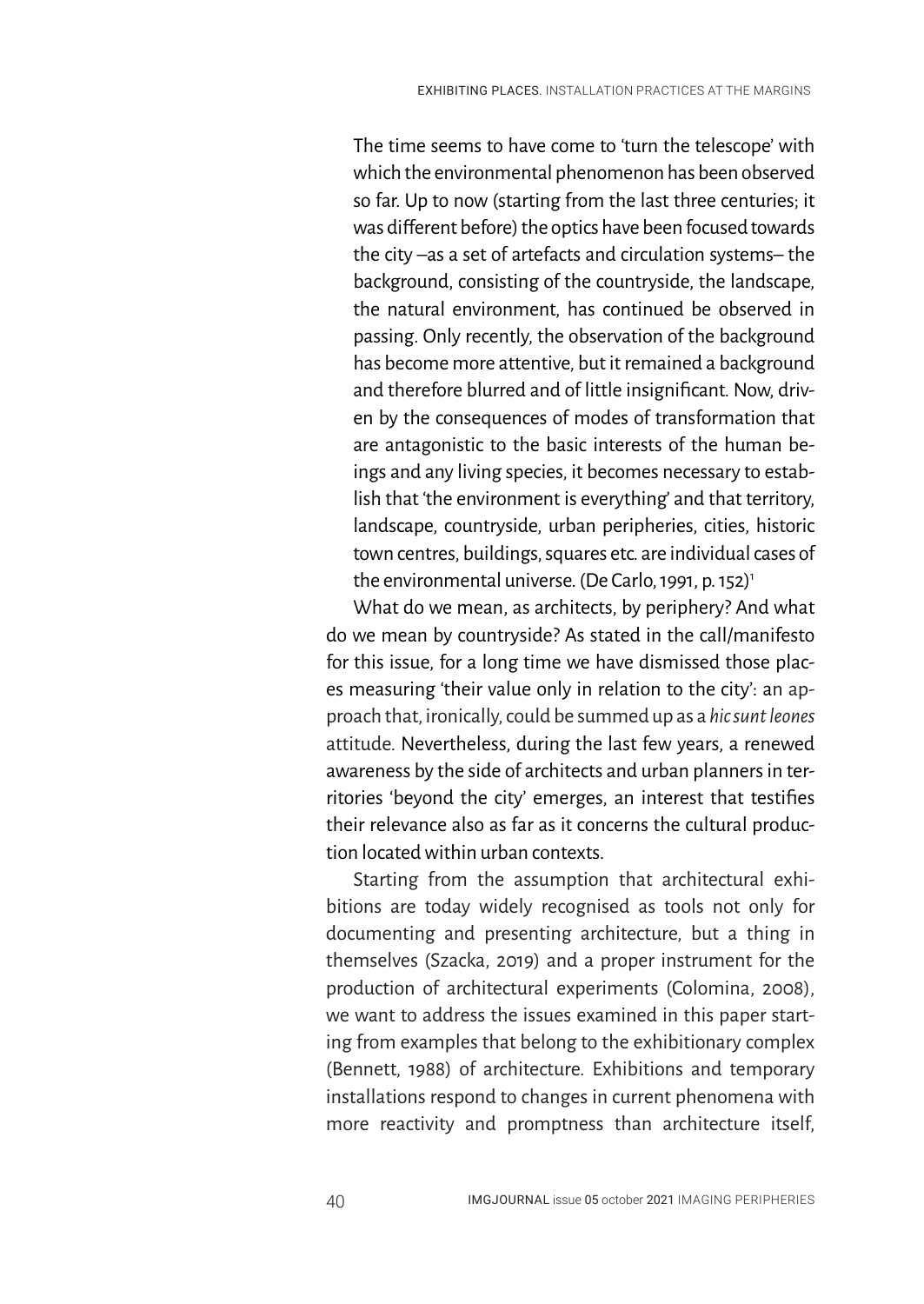which deals with slower and longer timescales. In this sense, the analysis of exhibitions –of architecture exhibitions in this specific case– often enable us to detect in advance certain paradigm shifts and accelerations in the thematic evolution of the discourse on architecture. If in the exhibitions architecture has been treated for decades as a merely urban or metropolitan fact, in the last years, the 'lens of the telescope', according to Giancarlo De Carlo's metaphor, seems to have been turned towards more marginal contexts, towards the peripheries to a certain extent.

In 2016, the 15th International Architecture Exhibition organised by La Biennale di Venezia, curated by Alejandro Aravena, was titled *Reporting from the Front* and made the value of 'frontier' places for architectural practice (Aravena, 2016) explicit. This position resonated in some of the exhibitions that were presented by the National Pavilions, such as *Arcipelago Italia* (Cucinella, 2018), or *Building a Future Countryside*, (Xiangning, 2018), which showed how some of the most innovating projects, paradoxically, take place just outside what for decades was recognized as an undisputed centre: the city.

In 2020, a solid institution as the Guggenheim Museum in New York opened *Countryside. The Future*, the eagerly awaited exhibition curated by AMO and Rem Koolhaas (Koolhaas & AMO, 2020) , as the result of several years of research involving various scholars and universities around the world<sup>1</sup>, while the Canadian Center for Architecture in Montréal promoted the research program *What About the Provinces*<sup>3</sup> , a series of essays, revised archival projects and video documentaries around the "posturban phenomenon" in Japan (Ota, 2019) and all over the world. *Countryside. The Future* examined the modern conception of leisure, the politics of large-scale planning, climate change, migration, human and non-human ecosystems, market-driven preservation, artificial and organic coexistence, and other forms of radical intervention that are altering landscapes across the world according to the wellknown systemic and globalist approach emblematic for AMO, the think tank of the Office for Metropolitan (!) Architecture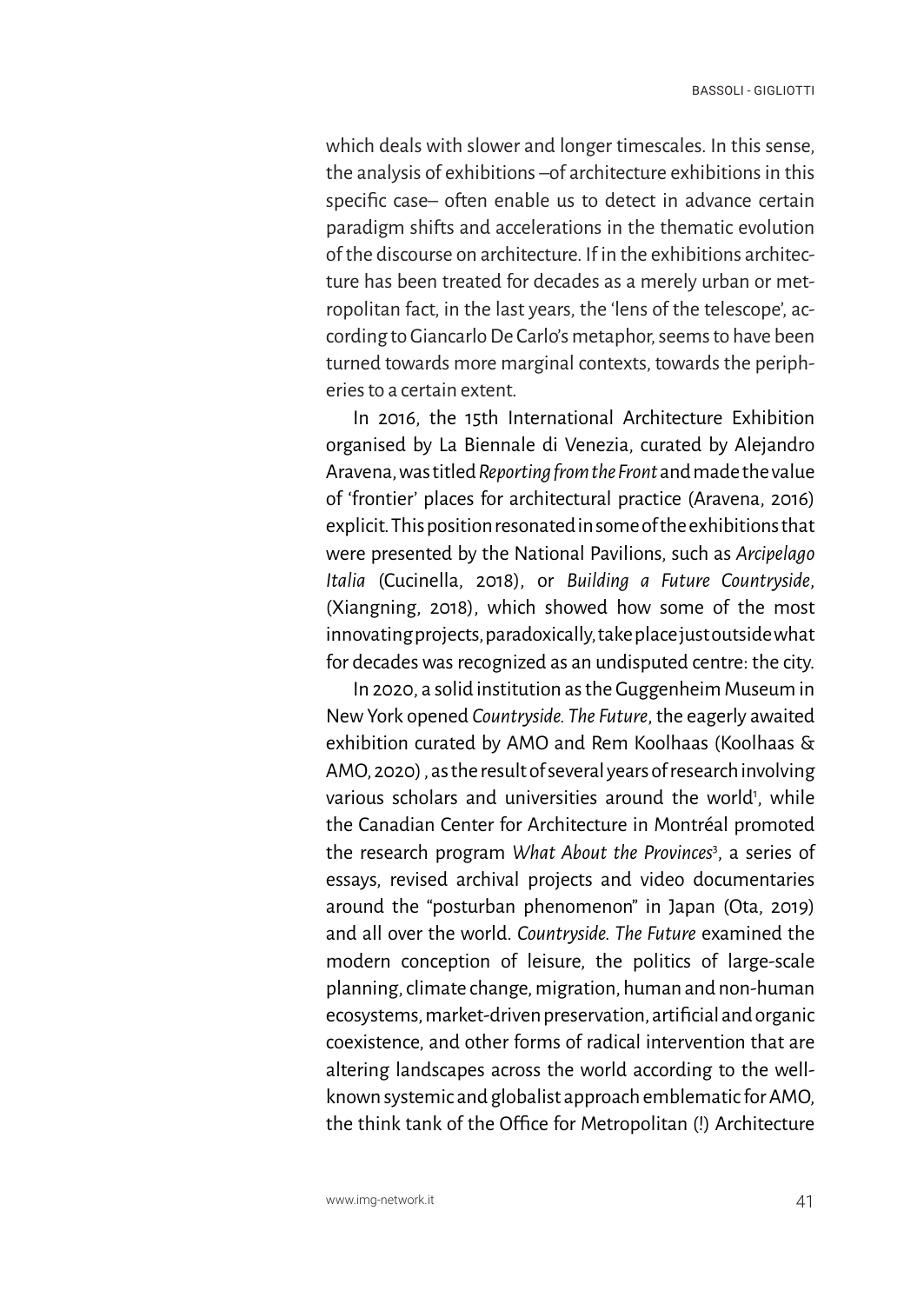(AMO). Cynically and provocatively, the rural, remote, and wild territories are collectively identified as "countryside", or "the 98% of the Earth's surface not occupied by cities", an "ignored realm" "largely off (our) radar" (Koolhaas & AMO, 2020). On the other hand, the initiative promoted by the CCA "looks at places beyond the metropolis: small and medium-size towns, little cities, remote villages, […] places that we cannot simply reduce to non-urban" and where "our crises – political, social, economic, environmental– are magnified" (CCA, 2019).

"Province –states the introduction to the research– it is also where experimentation is supposed to be more free. We head out there for new kinds of architecture and community, and a better life (or at least its illusion)" (CCA, 2019). In the narrative proposed by the CCA's programme, the gaze is rather focused to local contexts, to the possibilities offered to architecture by the escape from the globalist contexts and processes mentioned in *Countryside. The Future*.

Thanks to this season of exhibitions, among other things, the identity of the countryside as a land of traditions, backwardness, and 'nature', whatever this term implies, is being questioned. The countryside seems rather to be a new ambiguous and ambivalent utopia, in the double sense assigned by Thomas More's first distinction to the word (Goodey, 1970; Agostini, 2015). On the one hand, the abstract character of the countryside provided by the Guggenheim show seems refer to a *utopia*, to something outside the defined and pre-established realm (from *ou-tòpos* = non-place); on the other hand, the quite real, concrete and specific character with which the outskirts, island and villages of *What about the Provinces* are described, seems address the idea of *utopia* as a more proper and righter place (from *eu-tòpos* = good place). Even the notion of *periphery* (from *peri*-*pherein* = around the circle, or in other words around the city), works by negative, defining places as 'outside of', avoiding any more qualitative or specific attributes.

Eventually, in order to show the issues listed above in an exhibition context, also a new need for representation arises.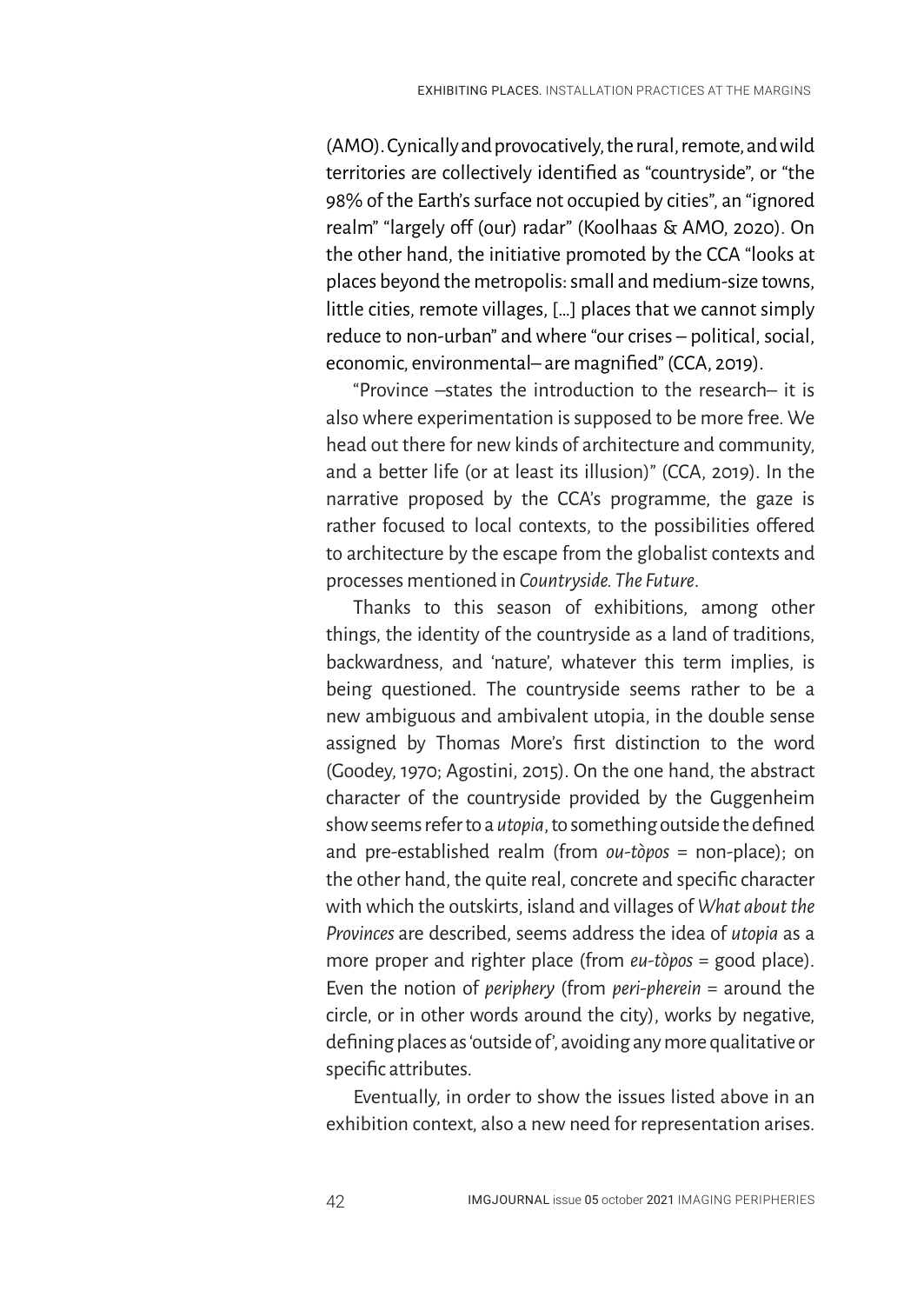**Fig. 1** Orizzontale, La Rivoluzione delle Seppie, *Wonder Living Rooms*, *Crossings 2018*, Belmonte Calabro (CS). Courtesy Orizzontale.



The places 'outside of' are shifted to the centre of the narratives, in tight relation to the information flow of cultural institutions, typically belonging to the city. At the same time, and in an interesting reverse and complementary movement, the countryside and the provinces enter the exhibition space. Displaying practices land in peripheral geographies. Due to their intrinsic nature, installation practices activate a process of showing, and, in so doing, they act as centres of observation for the new territories.

While an approach driven by architecture and urban planning struggles to break out of urban-centric logics (and how could it, being urban-ism?) (Dematteis 2009; Balducci, 2020), installation, staging and set-up architecture, operating on an in-between field, offer a direct and daring engagement with more landscape-based notions such as image and imagery. With the tools of temporary measures, often not far from exhibition and set design, the architects claim a deeper sense of architecture, and identify marginal areas as valuable reservoirs of resources, redefining their established image.

In her essay *The Posturban Phenomenon*, the curatorial text accompanying the above mentioned CCA's series of documentary on rural Japan, Kayoko Ota describes the experiments carried out by several architects in remote islands or marginal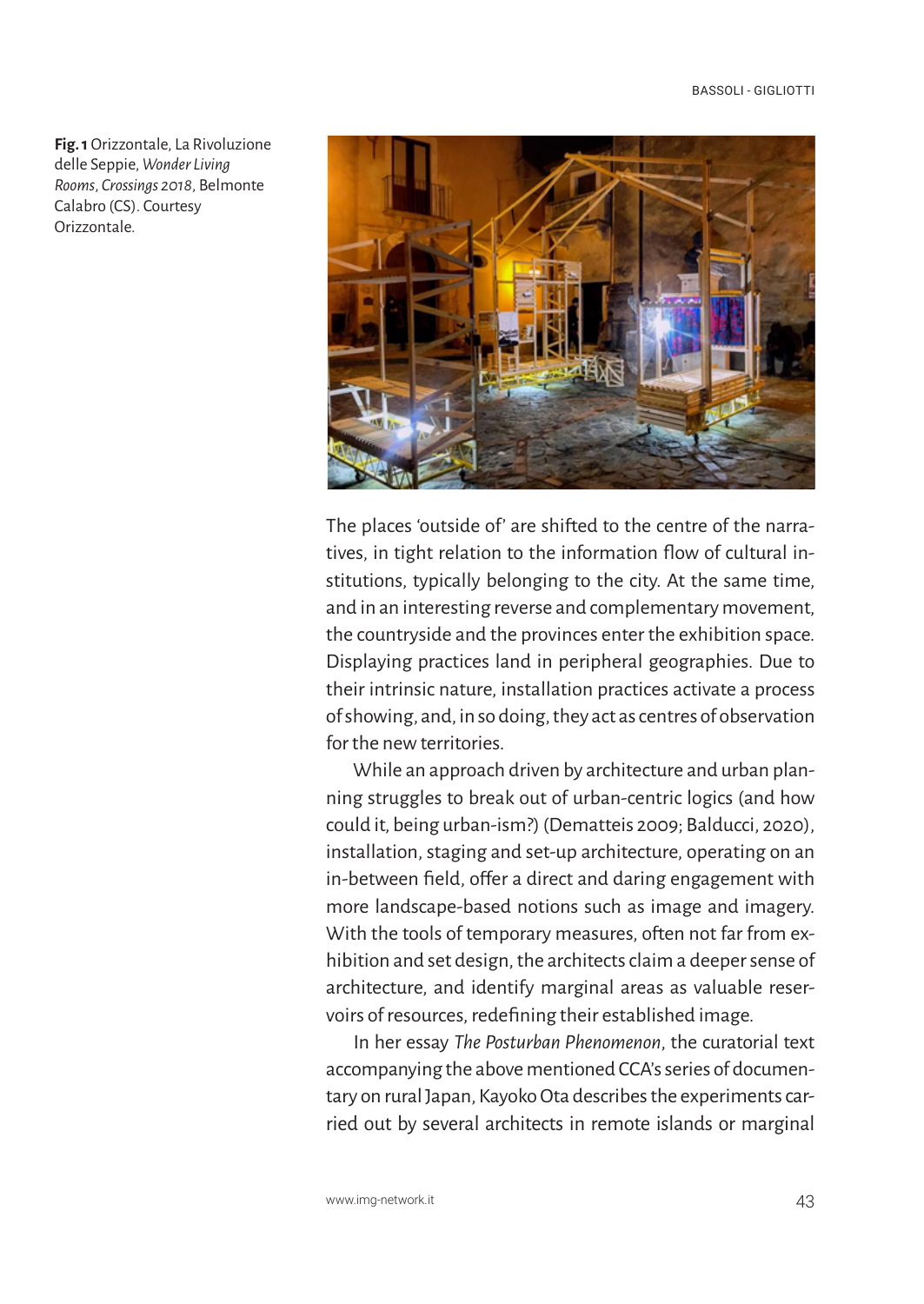

locations in Japan, seen as spaces of freedom, in contrast to the capitalist logic that dominates urban centres. Elsewhere in the Japanese archipelago, Kazuyo Sejima commutes to the tiny island of Inujima to carry out a long-term, participatory planning process focused on the landscape<sup>4</sup>, Toyo Ito proposes the collaborative construction of a Home for All in post tsunami fragile conditions<sup>5</sup>, and Atelier Bow-Wow allocates a woodworking shop, in synergy with local economies $^{\circ}$ .

The telescope, as suggested by De Carlo, has been turned. On a different scale and putting in a dialectic relation not dichotomies as city and countryside, but rather different parts of the urban fabric as central and peripheral areas, we identified some Italian examples of architecture exhibition or mediation that seem to be consistent with the issues described above. Also in the following examples –as previously described for the international references– the narrative of the outskirts is shifted to the centre, and places traditionally neglected and perceived as peripheral (meant in a negative sense) are put in a completely new light and exposed to discovery and surprise. They are design and curatorial practices related to architecture exhibitions that prove their intrinsic ability to become powerful tools in marginal places, to activate new relationships and processes, and to imprint a new image, like an unexpected layer, over an established imagery.

**Fig. 2** . Campomarzio, *Bolzanism Museum*, 2019, Bolzano. Photo credit: Valentina Casalini, Courtesy Bolzanism Museum.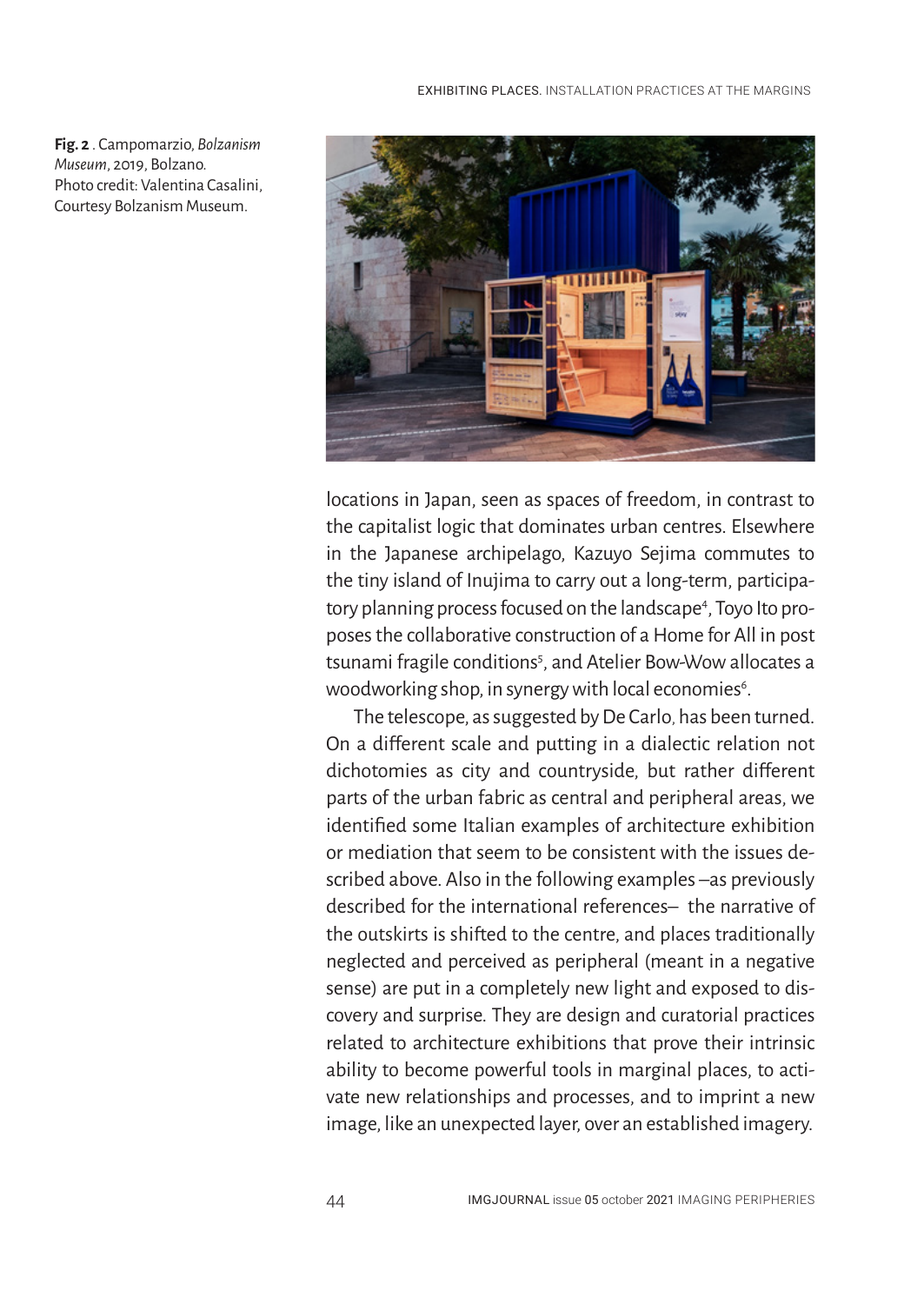A process of village revitalization has been underway for several years in Belmonte Calabro (Cosenza), under the coordination by *La Rivoluzione delle Seppie*<sup>7</sup> . A series of abandoned historic buildings have been recovered in a pact between the municipality and a series of workshops have been held in collaboration with the architectural firm Orizzontale, the association Le Seppie and London Metropolitan University. From October 2020, the students of a whole course at the university moved to Belmonte, or Belmondo (Beautifulworld), as the village has been renamed during the initiative. Engaged in distance teaching, as required by the pandemic emergency, a new proximity to an unexplored world has been found, which proved to be unexpectedly rich in resources. It is important to mention here that Belmondo's founding act was the construction of a chair, a prototype soon multiplied and transformed into a large number of light urban furniture pieces as a result of the collaboration between a local blacksmith, some English, and Roman students and various migrant communities: the chair represents here an occupying, founding, yet mobile, principle. Subsequently, in random order, further actions have come, ephemeral yet capable of taking roots: the construction of a floating raft to recover a position facing the sea, the design of a shared lunch along the streets of the village, the construction of some light devices in the surrounding landscape, and festivals, discussions, workshops and finally followed the acquisition and the progressive restoration of a common house, where one of the British students decided to deeply establish his roots and interweave them with the ones of the other more or less transitory inhabitants. Also in this case the perception of the peripherality of an almost abandoned village in the south of Italy has been radically converted. Interventions aimed at re-thinking and re-vitalising the urban fabric in order to re-habit the village again –under completely renewed conditions– are put in the centre of the narration and the act of exhibiting oscillates within a twofold value: to show the possibilities of the re-conversion through the activation of the visitors who are addressed by the show itself.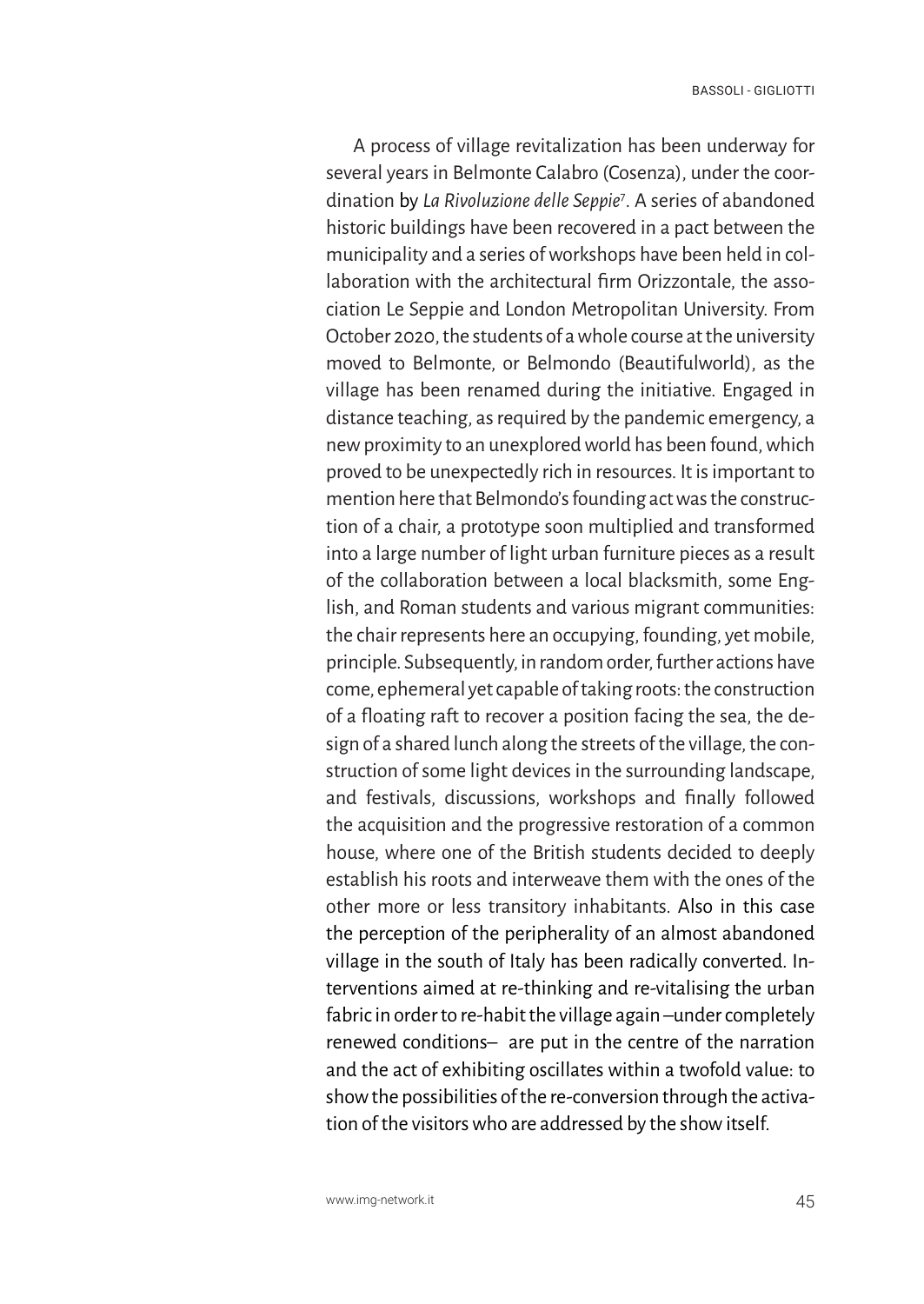**Fig. 3** Post Disaster Rooftops, *EP02 A new abnormal – A common world*. Lecture by Paolo Patelli, 2019. Courtesy Post Disaster

...



On the other end of the Italian peninsula, in Bolzano, a small piece of architecture self-built by Campomarzio with a group of students from the Free University of Bozen-Bolzano, is the symbolic landmark of a new –even if tiny– cultural institution: the Bolzanism Museum. It stands isolated in the centre of a neighbourhood built by the fascist regime at the end of the thirties, nowadays a peripheral district in the perception of Bolzano's citizen. As result of a collaboration between the architect's firm, the local Theatre Cristallo and the cultural enterprise Cooperativa 19, a peculiar museum was opened in 2017 as which aim is to show the very neighbourhood to which it belongs. From here, the public can explore the architecture of Bolzano's West-end through direct testimony of its protagonists –inhabitants or designers– as well as the context in which it was conceived. During the visits of the open-air museum, conceived as a sort of theatrical performance, the social utopias of which the built realm often remain the only mute testimony<sup>8</sup> are brought to light. The performative guided tour in the working-class neighbourhood offers inhabitants and visitors a lens through which to reinterpret familiar everyday places in an augmented version of themselves. It represents an opportunity to re-signify the traces of an uncomfortable past and interpret through a *curating* lens the stratification of histories and episodes that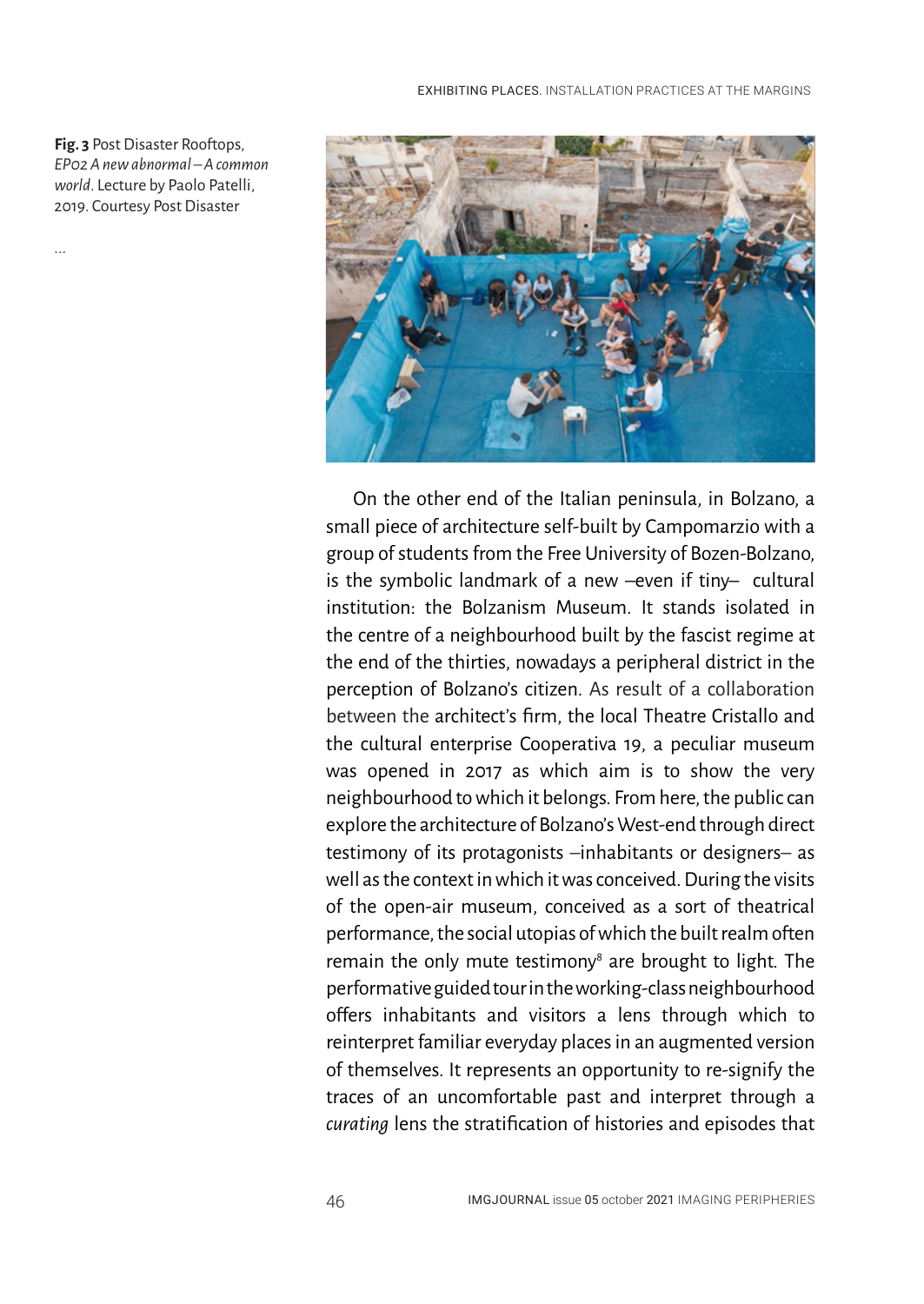came after the fascist dictature and are worth being read in order to fully understand the present. Back to the South of Italy, in Taranto, the architecture and art collective *Post Disaster* invited scholars, designers, performers and artists to contribute to a collective investigation on the fabric of an industrial city that embodies the disparities inherent with the western contemporary world. Here the transmission of contents inherent to the built realm traditionally presented through static architecture exhibitions becomes interactive and performative. *Post Disaster Rooftops* are collective performances aiming to de-centralize the production and sharing of knowledge, which is usually absorbed by the territories that benefit economic and cultural advantages<sup>9</sup>. They happen on the city roofs, places on the margin of a house if this is read in section, often neglected spaces where the building meets the sky. Roofs are understood here as nonconventional spaces that are free from the main hegemonic forms of organization of life and capital. Although they are urban spaces, the rooftops are not subject to the traditional spatial regulations, allowing a wide freedom of action.

The three above mentioned architectural interventions are presented in this paper as Italian approaches to architecture exhibition consistent with the approach indicated by OMA, the CCA and Alejandro Aravena in the first lines. They are probably temporary, certainly incomplete in the functional aspects –those that conventionally distinguish architecture from art– offer new points of observation, that can be understood as new starting points for tracing a map: ephemeral and yet foundational acts. Due to its performative agency, exhibition practices possess indeed, beyond other meanings, the capability of literally reshape the imagery related to a certain place and influencing the behaviour of its actors. In the ephemeral character of the projects mentioned above lays one of their more powerful strengths. They concentrate an enormous amount of energy in a certain place at a certain moment and this phenomenon has a big transformative potential. In this context, performances, installations and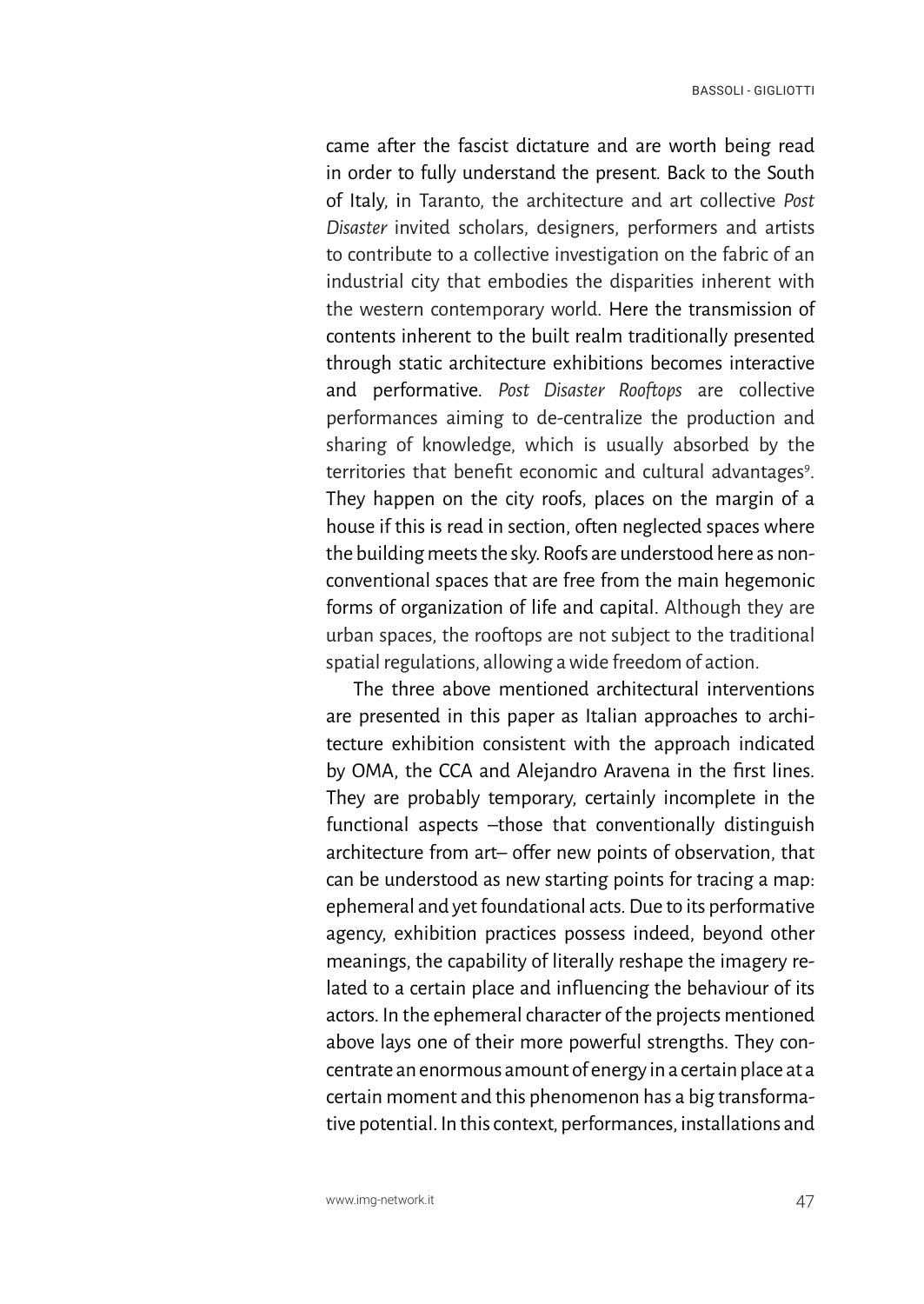exhibitions can be understood as activist's tools making the appropriation of derelict buildings or marginal areas as well as devices capable of strengthening community interactions.

In marginal, 'peripheral' territories, just when the lack of certainties and landmarks would seem to be diametrically opposed to the anguish produced by the metropolitan "overflow" (Augé, 2003) a similar need emerges: the creation of an intermediate space, which instead of obsessively opposing centre and periphery, urban and rural, modernity and tradition, global and local, deliberately chooses to instil a deviation, in a direction contrary to the distinction, which is placed in the middle: staging new images and opening up to a new imagery that will enable us to look at the contemporary city from a complete new point of view, the one far-sightedly indicated by Giancarlo De Carlo in this fragment written in 1995:

So what interests me about the Contemporary City? I am interested in its energy, which I feel is intensive tense and creative even if it is disordered, even if it is in some cases pathological. I am interested in the disorder because I suspect (and hope) that this entails a higher form of order which rhythms and cadences are arcane, and therefore it seems to be disorder: because we have not managed yet to understand its complex correspondences. I am interested in bad taste because it is not institutional; it is indeed a salutary position insurgent against the problem of aesthetics, which is so manipulated and adulterated that it mostly becomes an instrument of cultural terrorism. I am interested in the continuous change. I am interested in the singularity of the architectural forms that proliferate in the Contemporary City, because they are unpredictable, manifold, pungent, prone to stratification. I am interested in the possibility of disengaging from the stupidity of conventional and official urban planning. I am interested in the fact that that there is no obvious correspondence between the use of the space and the quality of space. I am interested in illegal building; and not because it violates the law, but because to become actual it needs the human participation*.* (De Carlo, 1991, p. 161) 10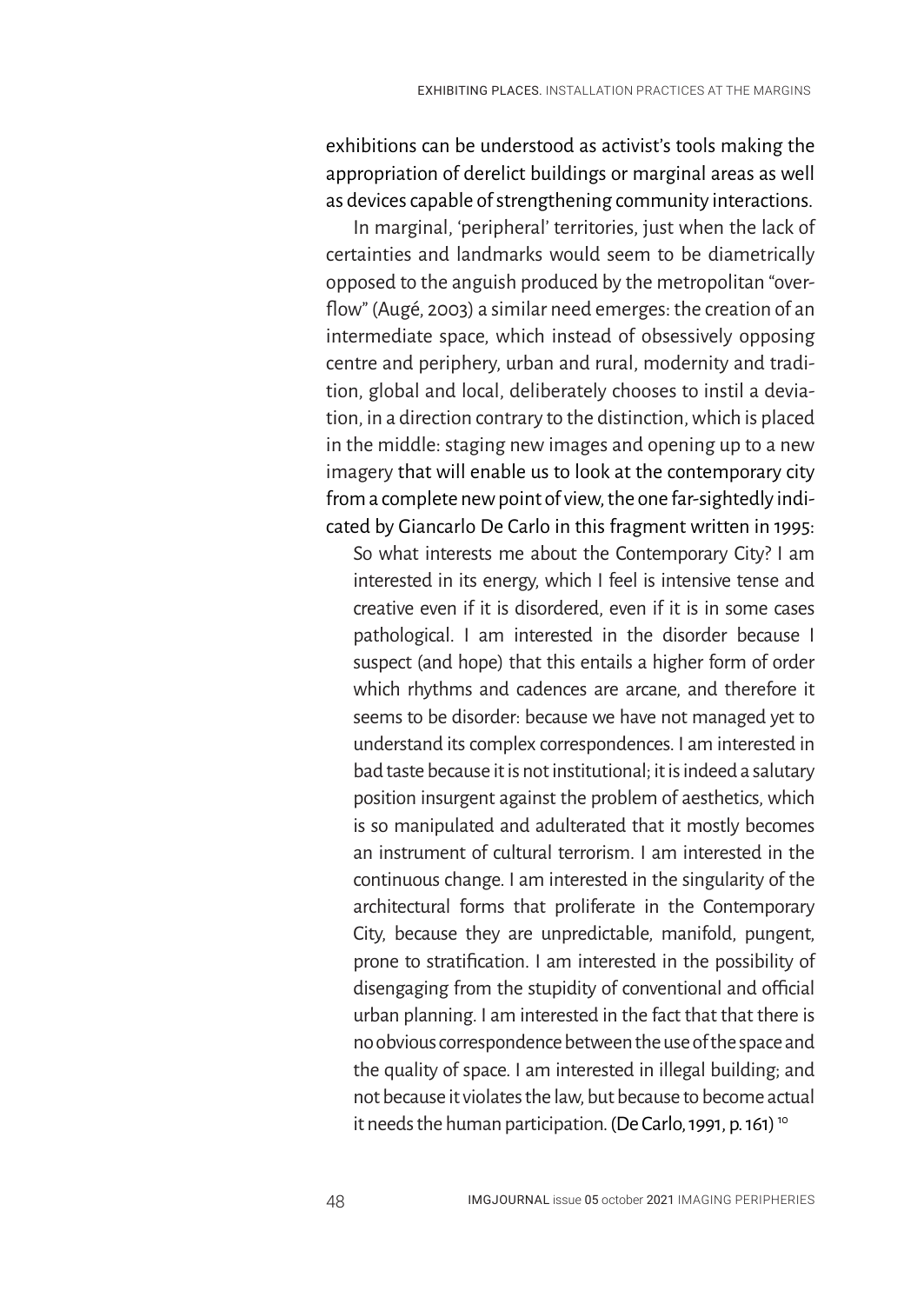## **NOTES**

**1** "Sembra venuto il momento di 'girare il cannocchiale' col quale è stato osservato il fenomeno ambientale finora. Sino a oggi (a partire dagli ultimi tre secoli; prima era diverso) l'ottica è stata puntata sulla città – come insieme di manufatti e sistemi di circolazione – e si è continuato a guardare di sfuggita allo sfondo, costituito dalla campagna, il paesaggio, l'ambiente naturale. Solo di recente, l'osservazione dello sfondo è diventata più attenta, ma sempre sfondo è rimasto e perciò sfuocato e scarsamente significante. Ora spinti dalle conseguenze di modi di trasformazione antagonisti dei fondamentali interessi degli esseri umani e di qualsiasi specie vivente, diventa necessario stabilire che 'l'ambiente è tutto' e che territorio, paesaggio, campagna, periferie urbane, città, centro storici, edifici, piazze, strade ecc. sono casi particolari dell'universo ambientale. Questo significa sconvolgere le incastellature interpretative a senso unico per sostituirle con modi di ricerca più fluidi che possano arrivare a interpretazioni e proposizioni seguendo percorsi multidirezionali, itineranti, erratici, più aderenti alla complessità ambientale." (De Carlo, 1991, p. 152)

**2** The exhibition presented investigations by AMO, Koolhaas, with students at the Harvard Graduate School of Design; the Central Academy of Fine Arts, Beijing; Wageningen University, Netherlands; and the University of Nairobi. **3** The program *Islands and Villages.* a documentary series commissioned by CCA on the posturban phenomenon in rural Japan, as part of the CCA Issue *What about the Provinces.* Kayoko Ota is curator of CCA c/o Tokyo, the second in a series of temporary initiatives that are locally anchored in different cities worldwide. www.cca.qc.ca/en/articles/issues/26/ what-about-the-provinces

**4** See the video documentary *Inujima. Kazuyo Sejima designs a new participatory landscape*, produced by the CCA as part of the study *Islands and Villages.*

**5** See the video documentary *Omishima. Toyo Ito assumes the role of voluntary masterplanner* produced by the CCA as part of the study *Islands and Villages.* **6** See the video documentary *Momonoura. Atelier Bow-Wow renews a fishing village's social and ecological cycles*, produced by the CCA as part of the study *Islands and Villages*.

**7**Further information can be found in the series of self-published publications INK36, which can be downloaded from larivoluzionedelleseppie.org/

**8** In the words of the designers: "*Bolzanism* is thus, above all, a way of narrating places that are called 'periphery', stimulating a process of redefinition and identity re-appropriation which is historical and aesthetical and recovers the value of that neighbourhood while it generates a sort of 'building ethnography' that enables the working-class architecture of the built artefacts to speak and transforms them into identity key elements of the community that inhabits, transforms, and identifies with them. In this sense Bolzanism understands itself as an experimental project that mediates among the architectures, the places of Bolzano's periphery and the people that inhabits them. A museum that, while making of the peculiar context of Bolzano's periphery its own permanent exhibition, invites people to question the city, promotes the *wonder* as a principle that generates creativity,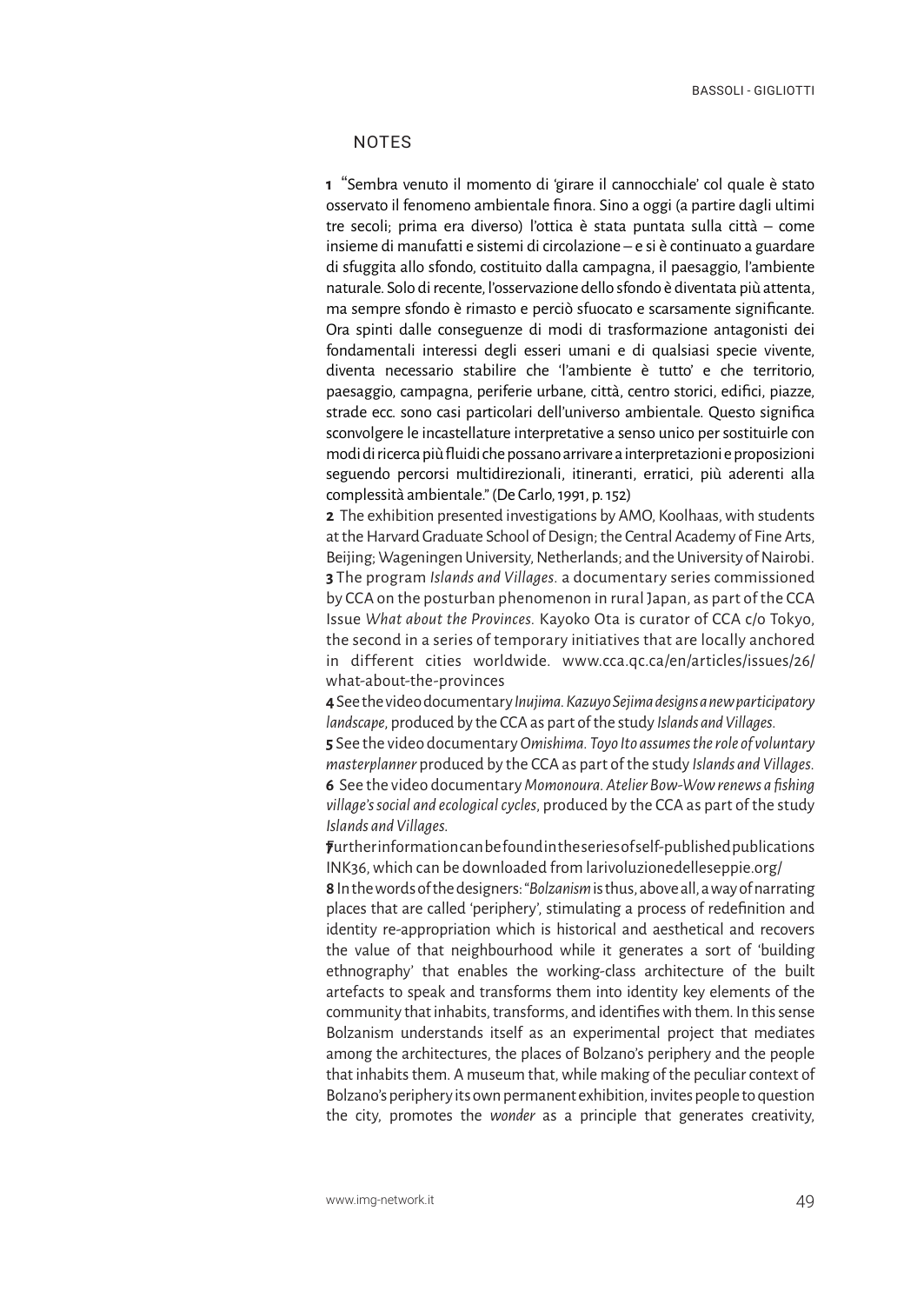culture and diversity, and brings to light the urgency of recovering a city project, an action perspective that –starting from a critical reading of the material heritage of the periphery– could be a platform to imagine an idea of the future". See Teatro Cristallo, Cooperativa 19, Campomarzio, *Bolzanism Museum*, *Bolzano-Bozen, 2020*, in Turris Babel, no. 123, 2021 (Forthcoming).

**9** Gabriele Leo and Grazia Mappa (Plasticity Studio), Peppe Frisino, Gabriella Mastrangelo (2018), 'Suggestion for Design. Post Disaster Rooftops', *PAD. Pages on Design*, 15, 140-149.

**10** "Cos'è dunque che mi interessa della Città Contemporanea? Mi interessa l'energia, che io sento intensa, tesa e creativa anche se disordinata, anche se in qualche caso patologica. Mi interessa il disordine perché ho il sospetto (e la speranza) che si tratti di una forma superiore di ordine i cui ritmi e la cui cadenze sono arcane, e perciò appare come disordine: perché non siamo ancora riusciti a capire le sue corrispondenze complesse. Mi interessa il cattivo gusto perché non è istituzionale; addirittura è una presa di posizione salutarmente rivoltosa nei confronti del problema dell'estetica, così manipolato ed adulterato e falsificato da essere il più delle volte strumento di terrorismo culturale. Mi interessa il cambiamento continuo, Mi interessa la singolarità delle forme architettoniche che proliferano nella Città Contemporanea, perché sono imprevedibili, molteplici, penetranti, inclini alla stratificazione. Mi interessa la possibilità di disincagliarsi dalla stupidità dell'urbanistica convenzionale e ufficiale. Mi interessa che non ci siamo corrispondenze ovvie tra l'uso dello spazio e la qualità dello spazio. Mi interessa l'abusivismo, e non perché viola la legge, ma perché per diventare attuale richiede partecipazione umana." (De Carlo, 1991, p. 161)

# REFERENCES

- Agostini, I. (2015). *Il diritto alla campagna: rinascita rurale e rifondazione urbana*. Roma, IT: Ediesse.
- Aravena, A. (2016). *Reporting from the Front. 15th Venice Biennale Architecture Exhibition*. Venezia, IT: Marsilio.
- CCA (2019). *What about the provinces?* Retrieved October 1, 2021 from https:// www.cca.qc.ca/en/articles/issues/26/what-about-the-provinces
- Balducci, A. (2020). I territori fragili di fronte al Covid. *Scienze del Territorio*, Special issue, 169-176. https://doi.org/10.13128/sdt-12352
- Bennett, T. (1988). The Exhibitionary Complex. *New Formations*, *4*, 73-102.
- Colomina, B. (2008). Media as Modern Architecture. In A. Vidler (Ed.), *Architecture Between Spectacle and Use* (pp. 58-68). Williamstown, MA: Sterling and Francine Clark Art Institute.
- Cucinella, M. (Ed.). (2018). *Arcipelago Italia. Progetti per il futuro dei territori interni del Paese. Padiglione Italia alla Biennale Architettura 2018*. Macerata, IT: Quodlibet.
- De Carlo, G. (1991). È tempo di girare il cannocchiale. *Spazio e Società Space & Society*, *54*, 4-5.
- Dematteis, G. (2009). The Territorial Sustainability of Development. From biodiversity to cultural diversity. *Lotus International*, *140*, 84-88.